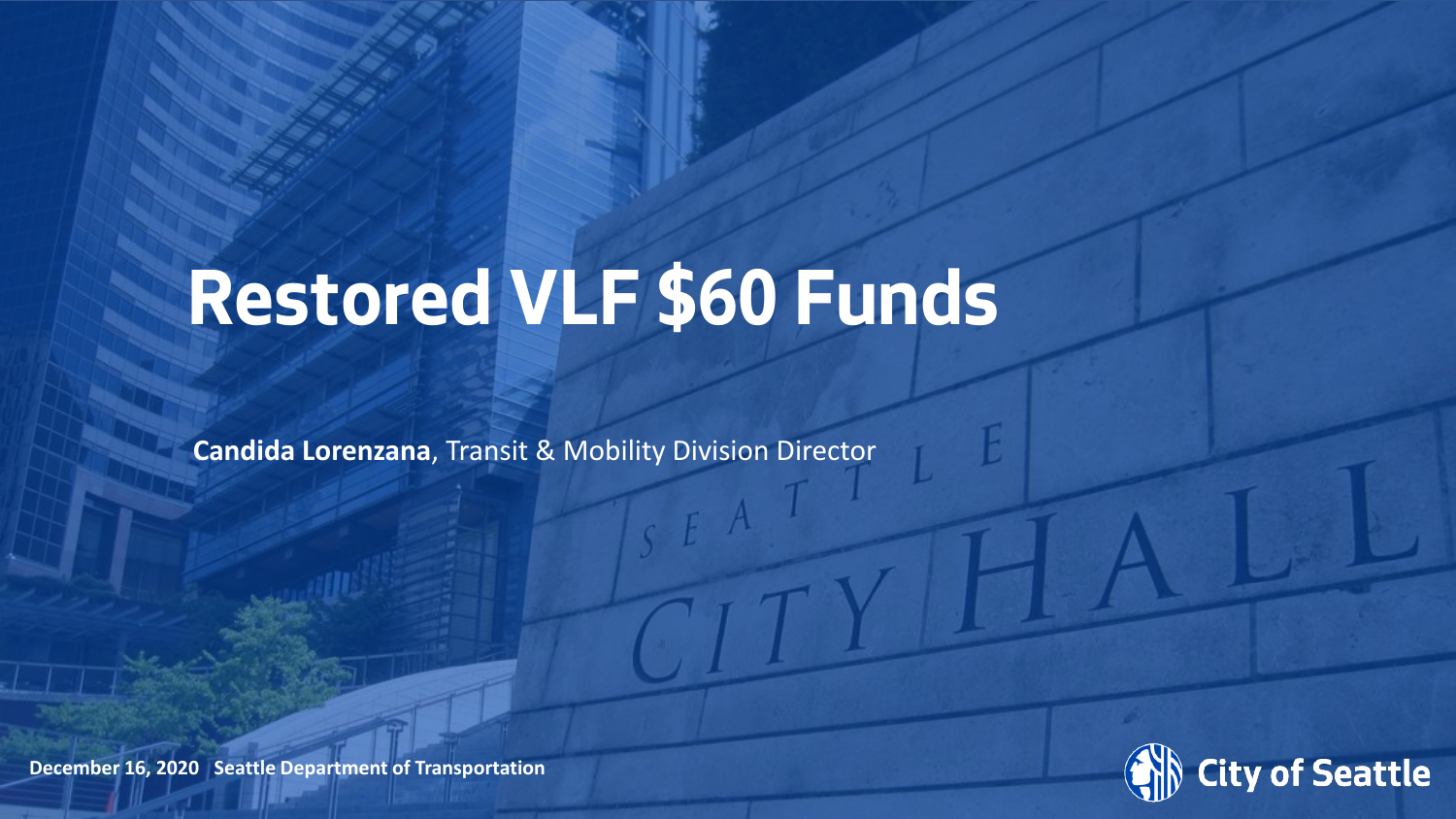#### **Overview**

- 2021 Overall STBD Spending
- SDOT VLF 60 Priorities (Refresher)
- What We Heard TAB & MSLOC
- Proposed Spend Plan & Project List

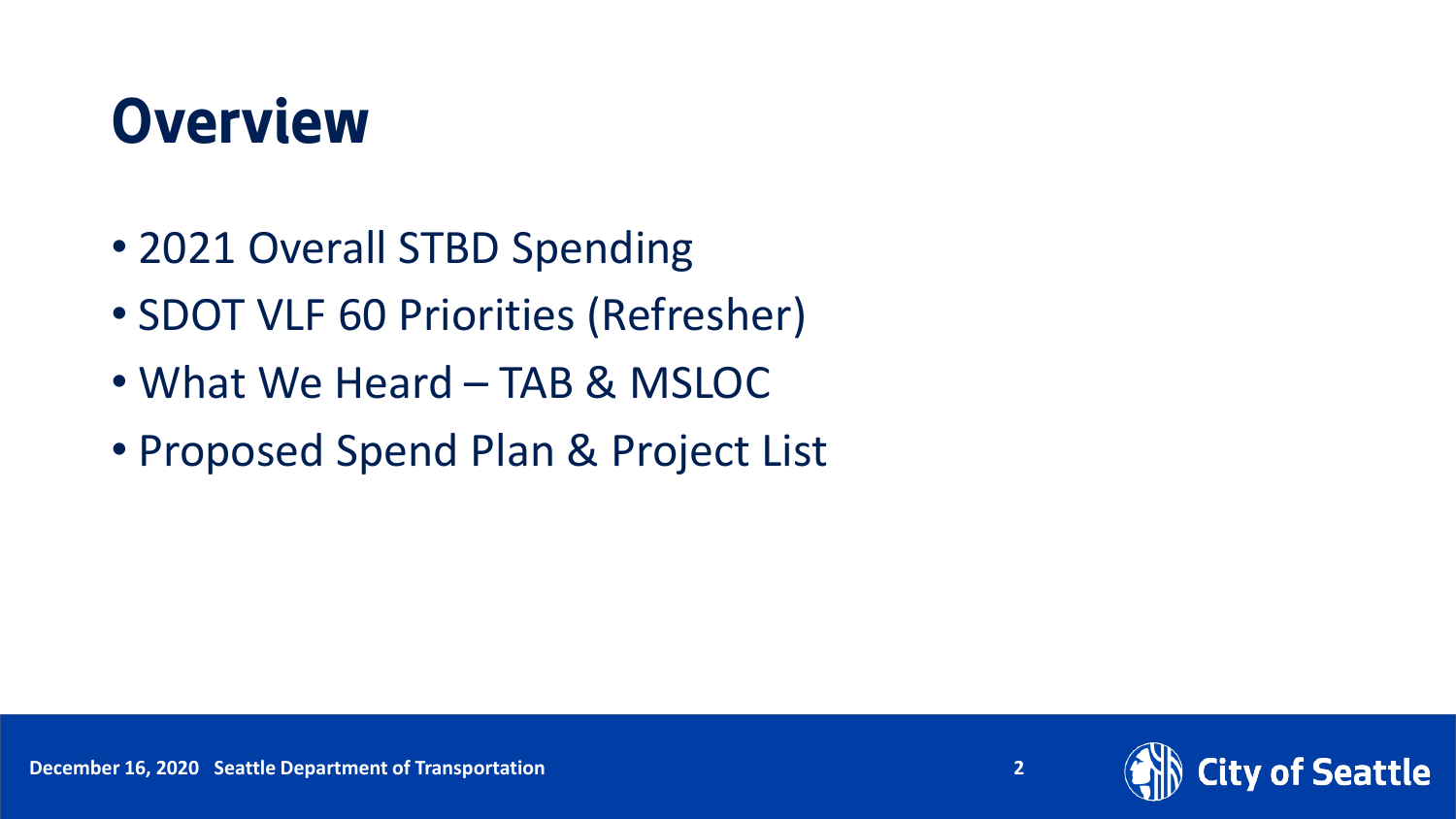## **STBD 2.0 Spending Priorities**

- Transit Service on Seattle Routes and Seattle RapidRide Lines
	- Preserve existing Frequent Transit Network investments in 2021
	- Invest in sustainable levels of transit service, with room to grow
	- In 2022 and beyond, service must represent >50% of annual program expenditures (plan to be above >50% in 2021 as well)
- ORCA Opportunity and Low-Income Access to Transit: \$6M in 2021
	- Youth, Promise, and SHA programs
	- Programs like Senior RRFP Pilot and Youth Ambassadors Program
	- Includes **new** Essential Workers Program
- Emerging Needs COVID and West Seattle investments: \$5M in 2021
- **\*Update\***Capital: \$5M added through Council Process



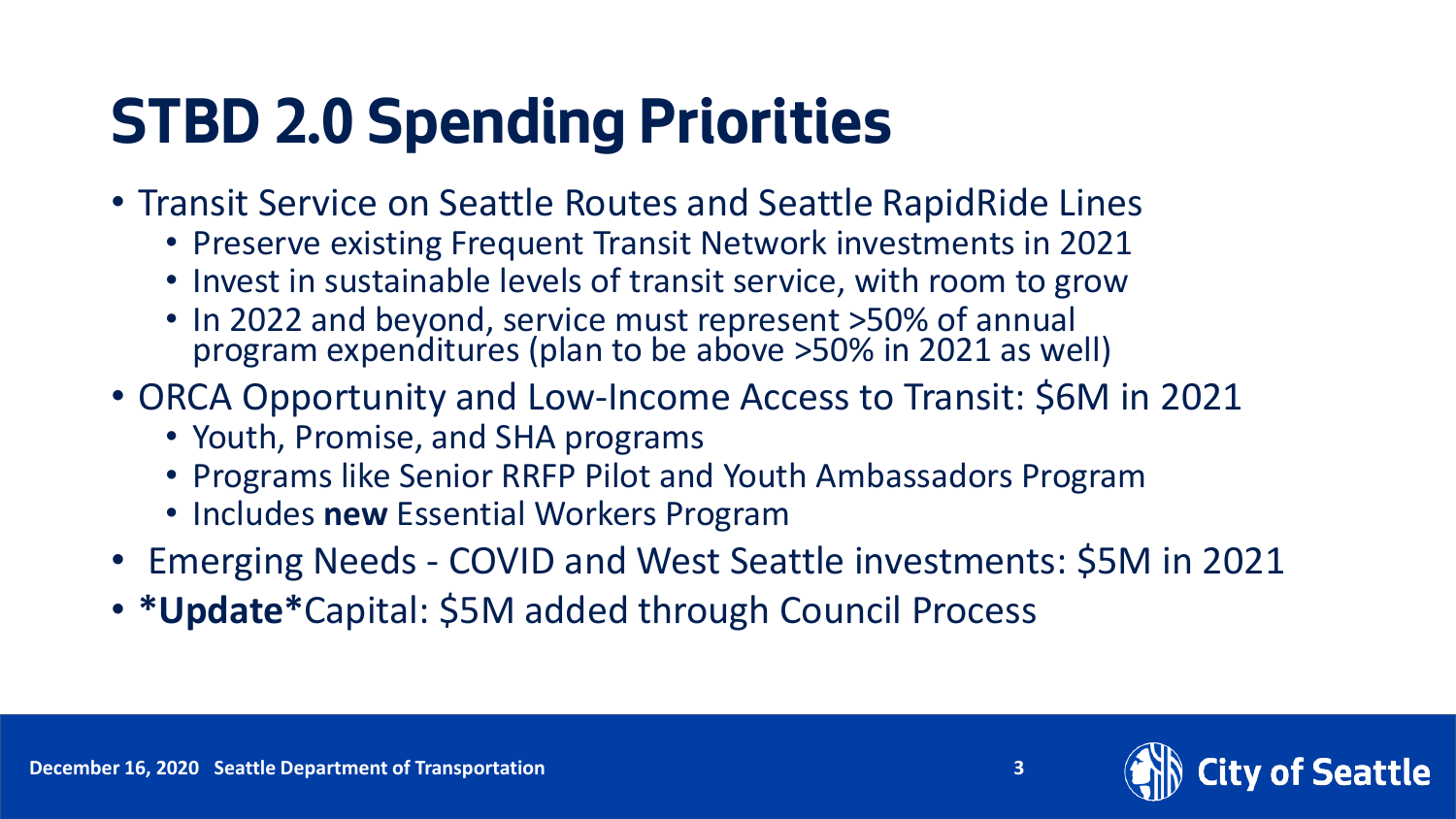## **\$60 Vehicle License Fee Revenues**

- In a typical year, generates ~\$24M in revenue
	- Accounted for about half of prior STBD revenues
- 2020 had lower that typical VLF revenue (est. \$21.7M)
- ~\$2.1M was generated in December 2019
- **~\$23.7M in revenue restored with WA Supreme Court decision**

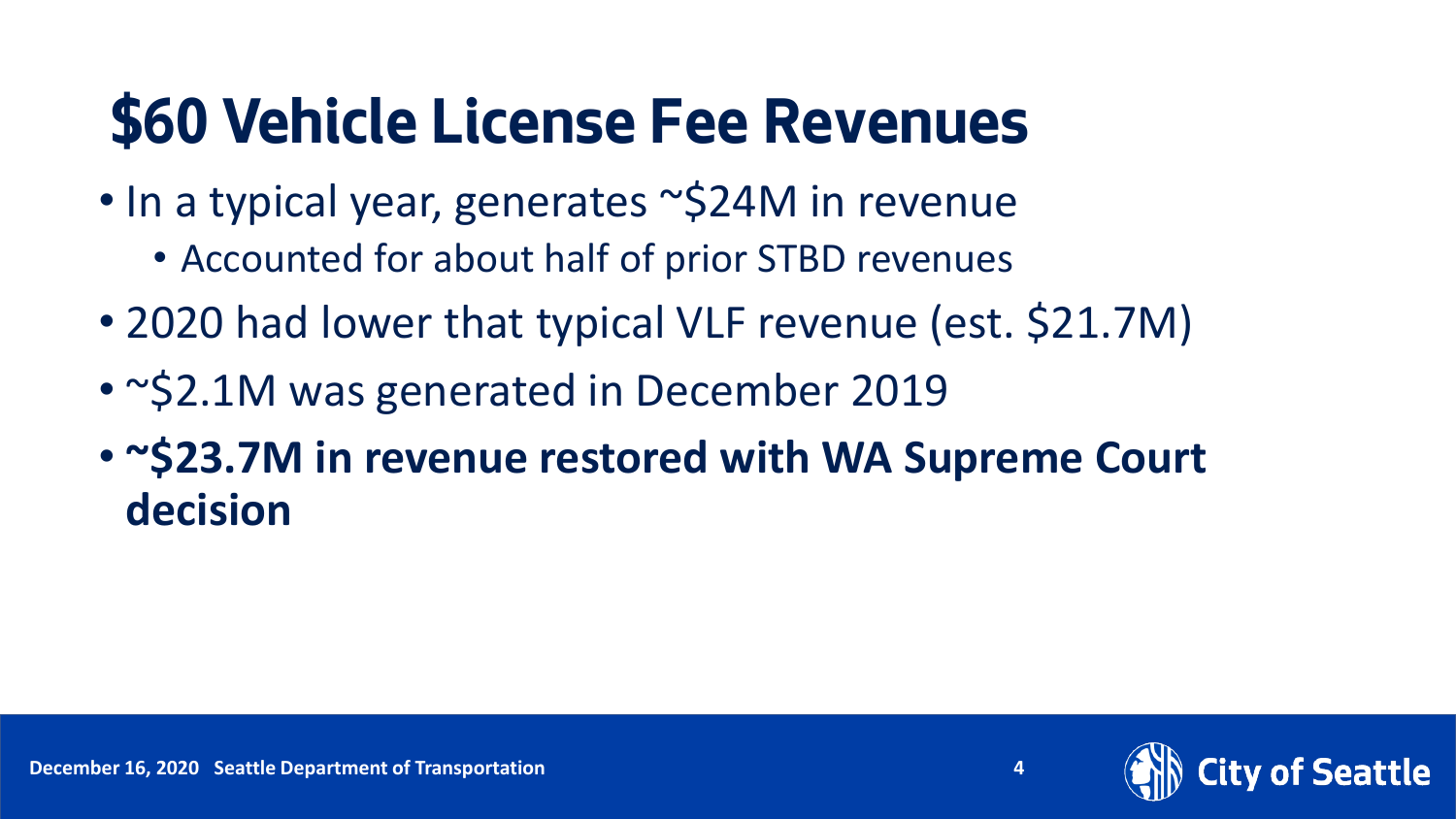## **SDOT Principles for \$60 VLF Spending**

- Acknowledge one-time funding source, and reflect in spend plan
	- Fully-allocating to transit service in 2021 would raise program to unsustainable delivery levels
	- Need to balance long-term service benefit of setting aside funds now against short-term capital benefit of building important projects as intended
- Maintain nexus to transit projects and overall intent of voter-approved **STBD** 
	- Many important transit projects were cut or reduced in 2020 due to COVID
- Fill budget gaps in existing projects or programs
- Ensure geographic equity in distribution of restored funds



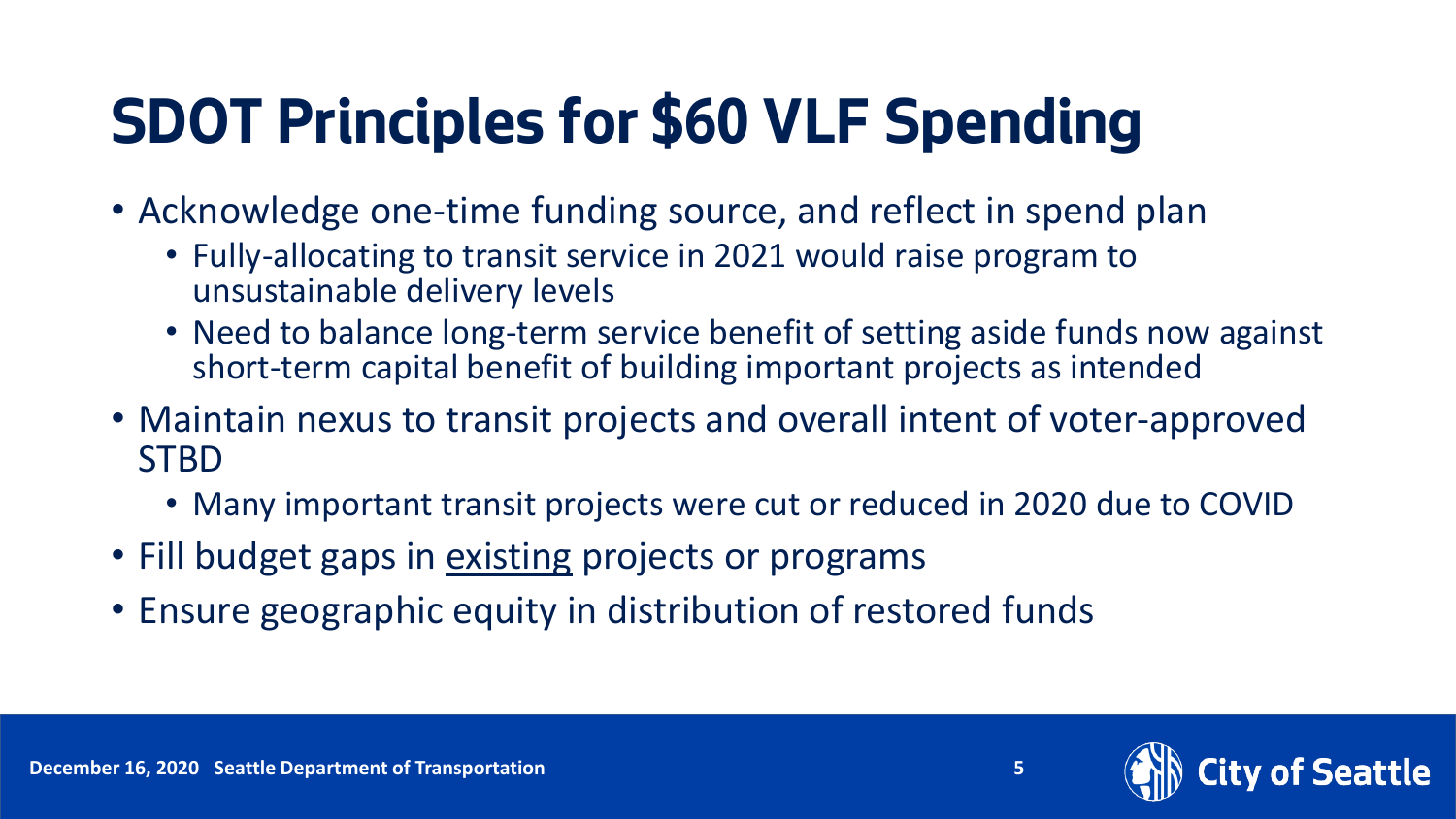## **SDOT Priorities for \$60 VLF Spending**

- **Increased Connectivity through Additional Transit Service**
- **Strategic STBD Reserves**
- **Restore Key Projects, including Transit Enhancement Projects and Safety Projects**
	- Restore projects reduced or postponed as a result of COVID19 budget shortfalls
	- Emphasis on transit spot improvements, Transit Plus Multimodal Corridor projects, bike and walk access to transit, and projects that improve safety

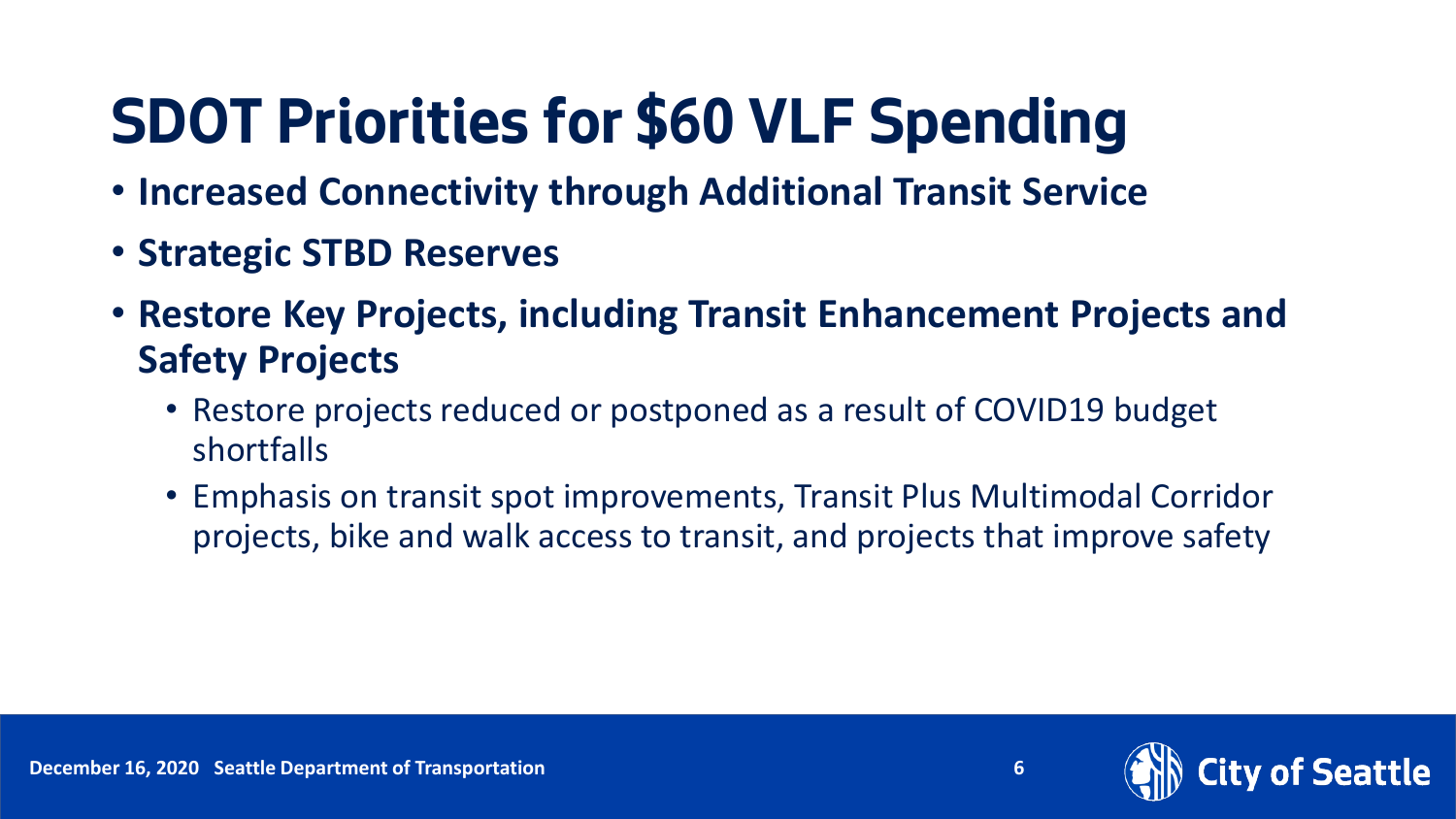#### **SDOT Proposal: Transit Service & Strategic Reserves**

- Transit Service **\$5M**
	- Provides sustainable funding levels in a year with only three quarters of revenue collection – makes 2021 look more like 2022
	- Preserves Frequent Transit Network investments for 2021
- Strategic Reserves **\$6M**
	- Allows additional ramp-up in transit service over life of program
	- Will grow as program matures, building to \$20M



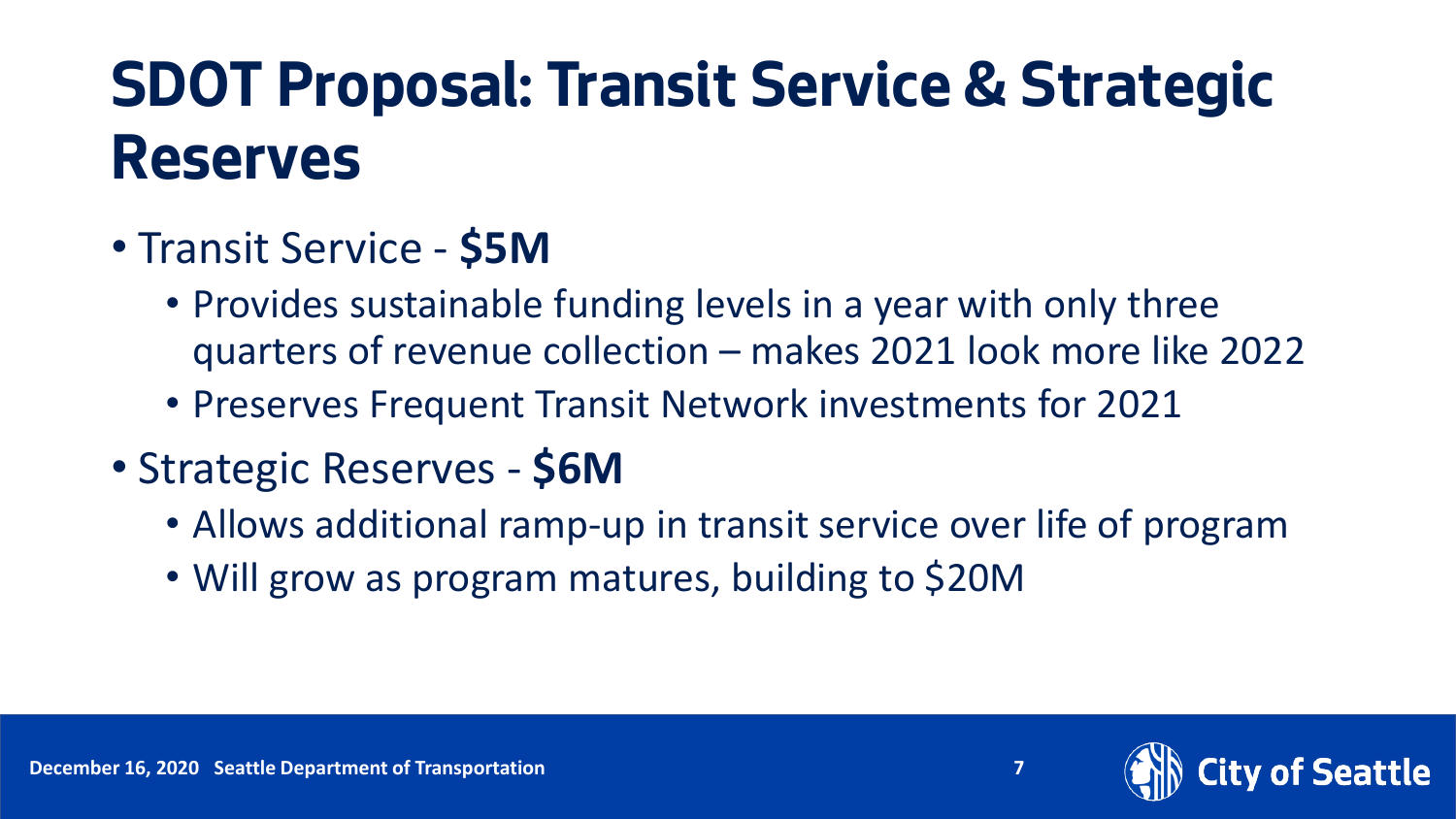### **Board Feedback: Project Restoration**

#### • TAB

- Focus on restoring transit projects
- Beyond that, focus on projects with a clear transit nexus
- Focus on equity in selection
- Move Seattle Levy Oversight Committee
	- Assessing much larger portfolio of paused/reduced projects due to levy reassessment
	- Proposed foregoing Neighborhood Street Fund's third round in order to pay for paused projects
	- Discussion around 23<sup>rd</sup> Ave Phase 3/Vision Zero project

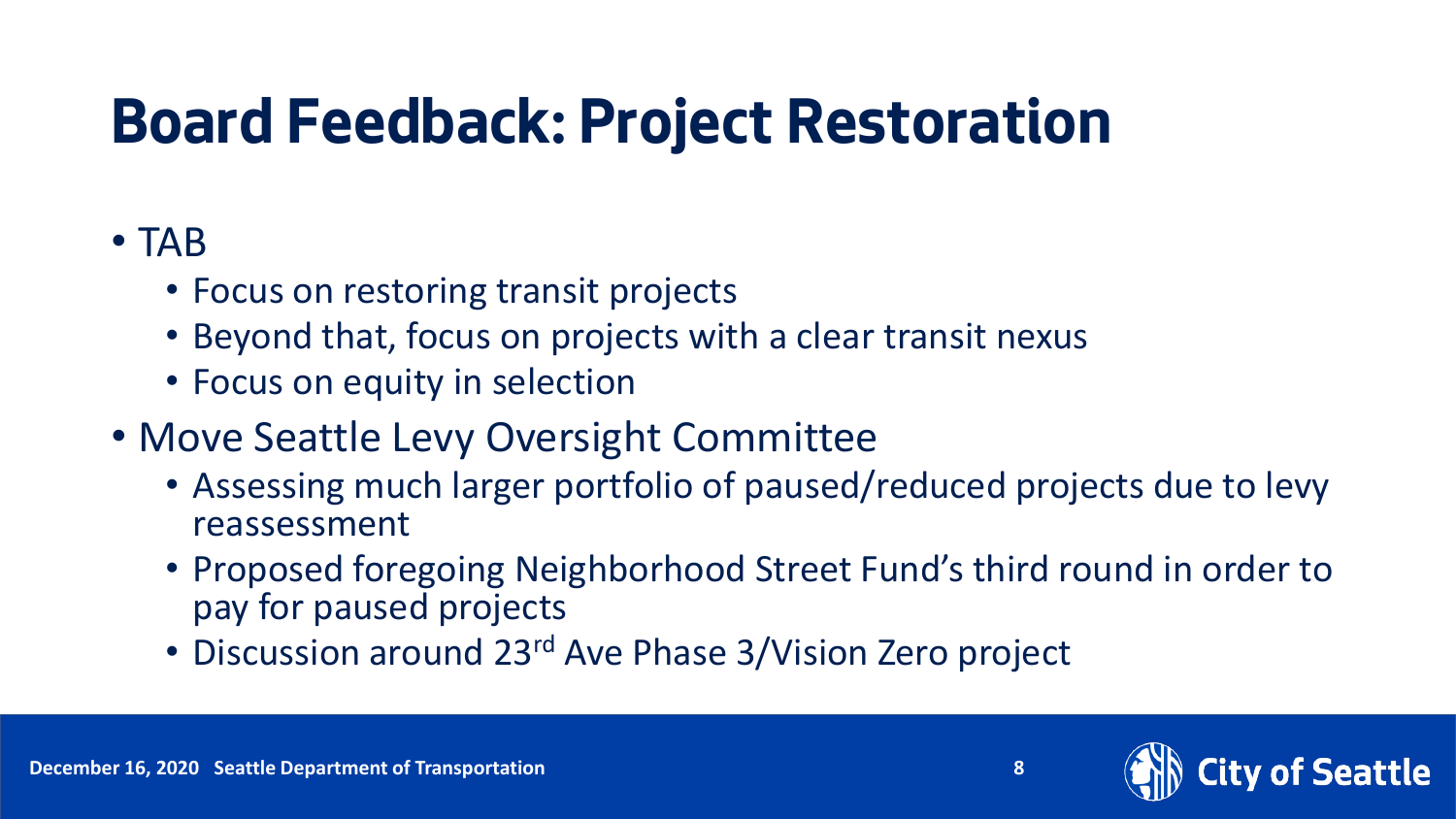## **SDOT Proposal: Project Restoration (1 of 2)**

| <b>Project/Program</b>                                                                                                 | <b>Amount</b><br>(M) | <b>Description</b>                                                                                                                                                                                              | <b>Transit</b><br><b>Nexus?</b> |
|------------------------------------------------------------------------------------------------------------------------|----------------------|-----------------------------------------------------------------------------------------------------------------------------------------------------------------------------------------------------------------|---------------------------------|
| <b>Gilman Ave Bus Safety</b><br><b>Improvements; Lake</b><br>City Way & NE 125th St<br><b>Bus Stop</b><br>Improvements | \$1.75               | Current projects that improve bus safety and operations along<br>Gilman Ave (multimodal improvements) and Lake City Way &<br>NE 125 <sup>th</sup> St (bus bulb and stop expansion)                              | <b>Yes</b>                      |
| <b>Transit Spot</b><br><b>Improvement Program</b>                                                                      | \$2.6                | Programmatic budget reduction in 2021-2022 budget as<br>described in Move Seattle Levy Assessment Report; added<br>capacity to install concrete bus zone improvements, red bus<br>lanes, and rear-door bus pads | <b>Yes</b>                      |
| <b>Route 40 Transit-Plus</b><br><b>Multimodal Corridor</b><br>Project                                                  | \$3.0                | Allocation to fill expected gap in grant funding                                                                                                                                                                | <b>Yes</b>                      |

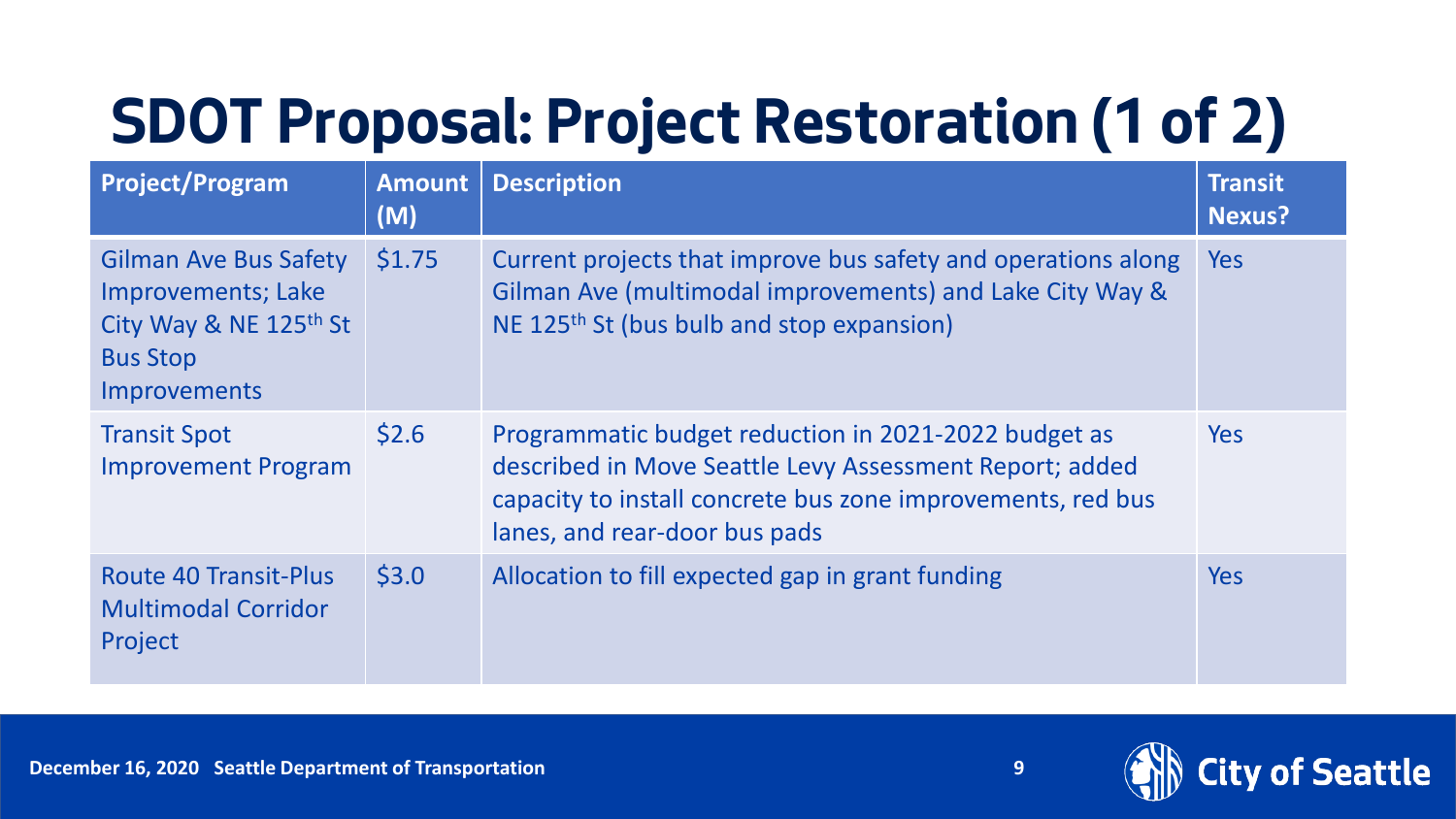## **SDOT Proposal: Project Restoration (2 of 2)**

| <b>Project/Program</b>                                                         | <b>Amount</b><br>(M) | <b>Description</b>                                                                                                                                                         | <b>Transit</b><br><b>Nexus?</b> |
|--------------------------------------------------------------------------------|----------------------|----------------------------------------------------------------------------------------------------------------------------------------------------------------------------|---------------------------------|
| <b>TPMC Program</b><br>Support                                                 | \$0.40               | Fund gap created by budget reduction to BRT Concept Design<br>CIP, which funds staff and technical resources to support<br><b>Transit-Plus Multimodal Corridor Program</b> | <b>Yes</b>                      |
| 15 <sup>th</sup> Ave NE & NE<br><b>Market St Signal</b><br><b>Improvements</b> | \$0.65               | Restores funding removed in levy assessment, and supports<br>transit signal priority enhancements (benefitting Route 44 and<br><b>RapidRide D Line)</b>                    | Yes                             |
| 23rd Ave Phase 3                                                               | \$4.3                | Funds 12 bus zone improvements, signal upgrade at 23rd &<br>John (transit improvement), and Vision Zero safety elements                                                    | <b>Yes</b>                      |

#### **TOTAL: \$12.7M**

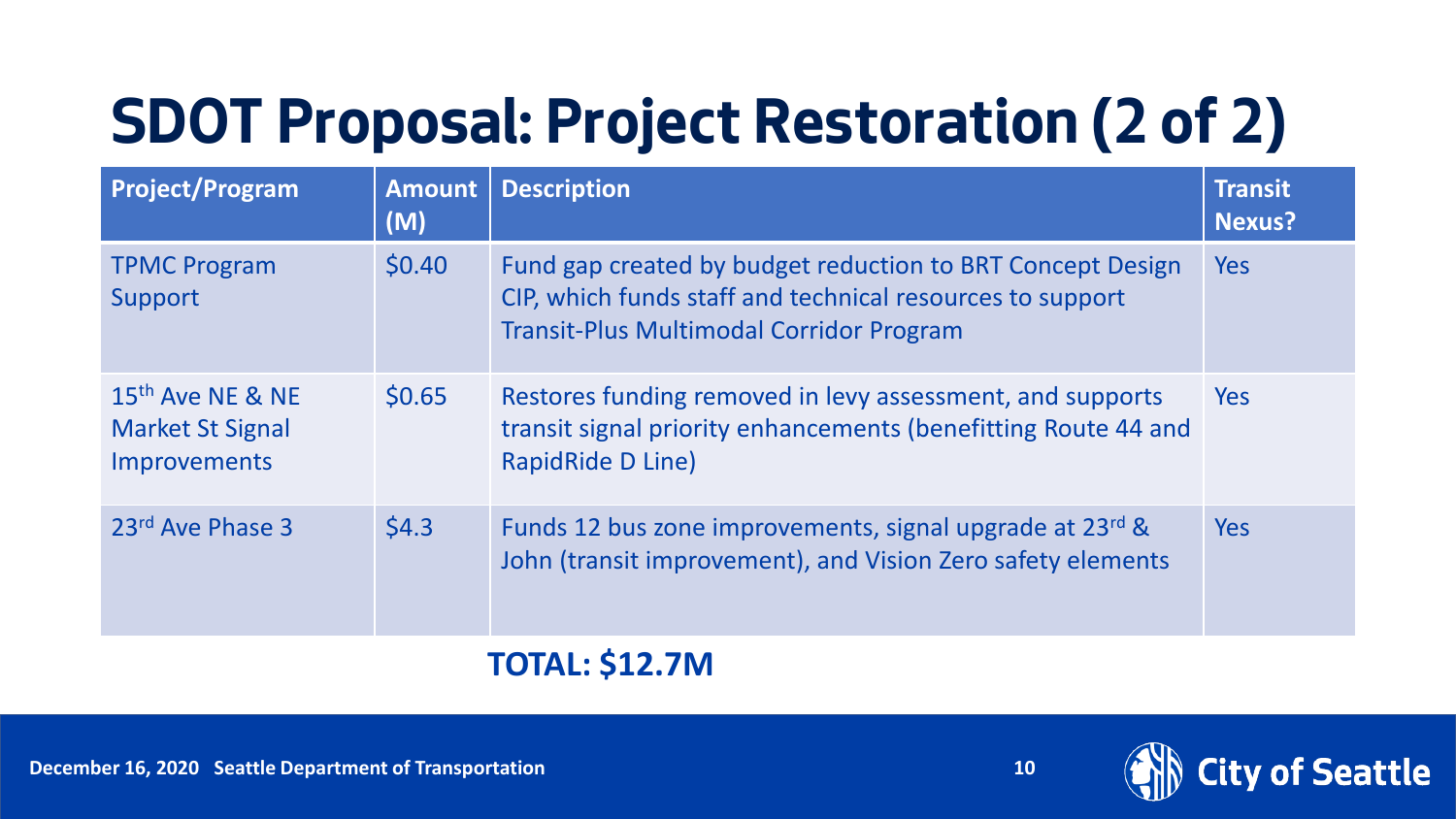## **Proposed \$60 VLF Spending Summary**

| Category                   | Amount (M) | <b>Notes</b>                                                                                                                                                                    |
|----------------------------|------------|---------------------------------------------------------------------------------------------------------------------------------------------------------------------------------|
| <b>Transit Service</b>     | \$5.0\$    | Allows for sustainable transit service funding/delivery in 2021 and beyond                                                                                                      |
| <b>Strategic Reserves</b>  | \$6.0\$    | Provides contingency during uncertain times, and seeds a larger reserve<br>that will grow over life of STBD                                                                     |
| <b>Project Restoration</b> | \$12.7     | Current and future transit spot improvements, Route 40 TPMC, general<br>TPMC planning & support, signal improvements for transit, and 23rd Ave<br>Phase 4 & Vision Zero project |
| <b>TOTAL: \$23.7</b>       |            |                                                                                                                                                                                 |